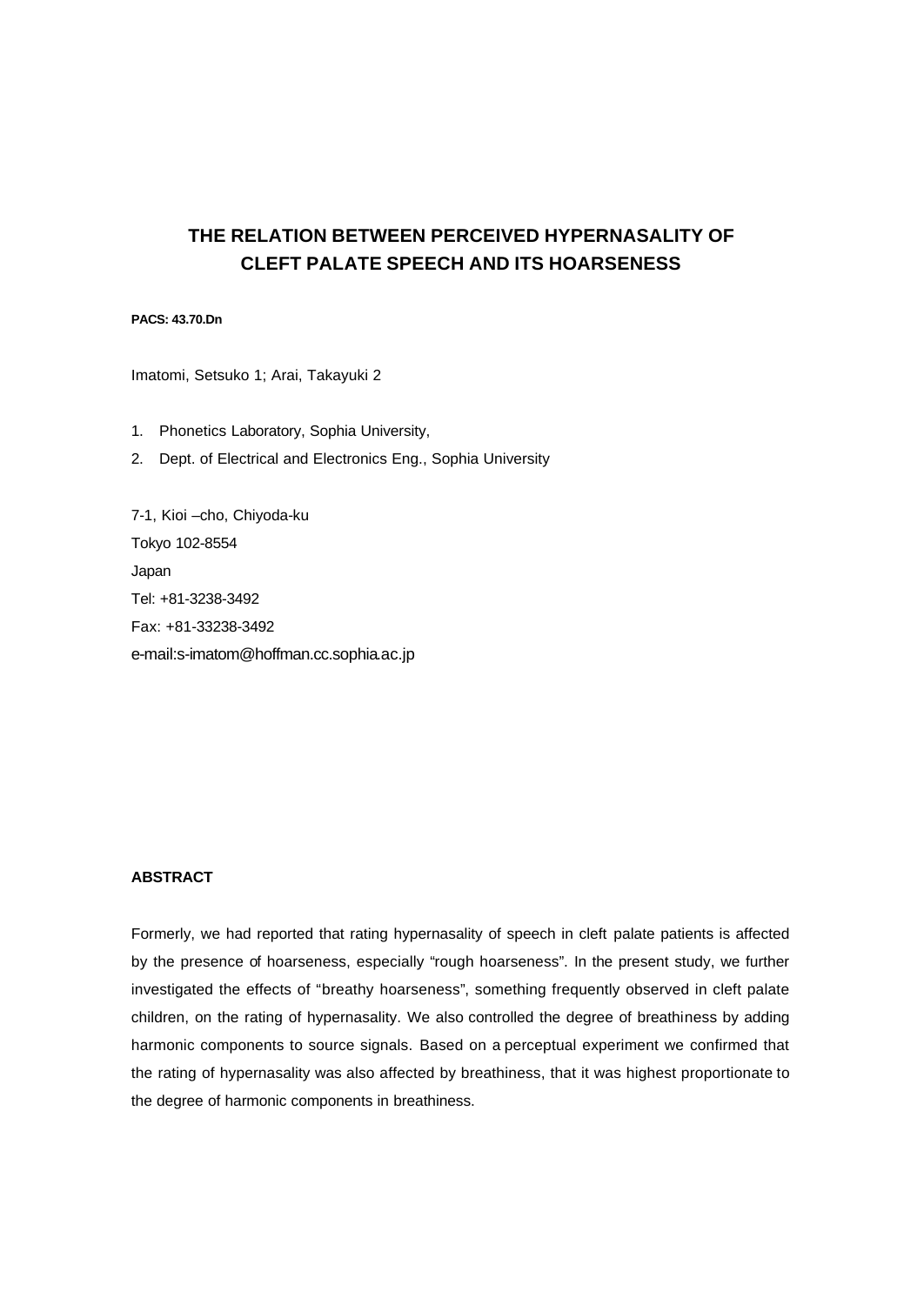# **INTRODUCTION**

The effect of hoarseness on rating of hypernasality in the assessment of cleft palate speech has been reported previously [1,2,3]. In those studies, we examined the effects of the presence of "roughness", one of two major types of hoarseness, in order to make a new rating scale for hoarse voices. Imatomi (1999 a) and Imatomi (1999 b) reported that roughness which was synthesized by pitch-synchronous waveform editing method, lowered the rating hypernasality [1,2]. Imatomi (2000) divided the speech signal into its source and filter by inverse filtering, and demonstrated that the presence of roughness in the source generally lowered the rating of hypernasality [3].

The other main type of hoarseness is " breathiness", which is a focus of this investigation. In order to answer the question, 'Why is hypernasality less obvious in the presence of hoarseness?' the current study investigates two factors relating to breathiness: 1) the change of rating hypernasality according to the degree of breathiness, 2) the effect of "breathiness" on the rating of hypernasality.

#### **PROCEDURE**

#### Speech Samples

Four samples were obtained: one was taken from the normal, one from the child with voice problem, and the rest from sample tape of cleft palate speech [4]. They consisted of the Japanese vowels /a/ and /i/. The perceptual characteristics of each sample were normal, breathy, mild to moderate hypernasal, and severe hypernasal.

# Synthesis of Stimuli

To synthesize the stimuli, we combined sources and filters as follows:

1) Each of four original samples was divided into its source signal and system function (filter) by an inverse filtering based on the improved cepstrum technique.

2) The glottal pitch cycles of the source signal of the breathy speech sample were marked semi-automatically, i.e., picking peaks of low-passed signals and hand correction. We then added an impulse with six levels of magnitude to the source signal for each glottal cycle:

level 0: no impulses were added (the original source signal);

level 1-5: the magnitude was increased proportionally to the level.

3) Six levels of source signals of the breathy speech sample were combined with three filters,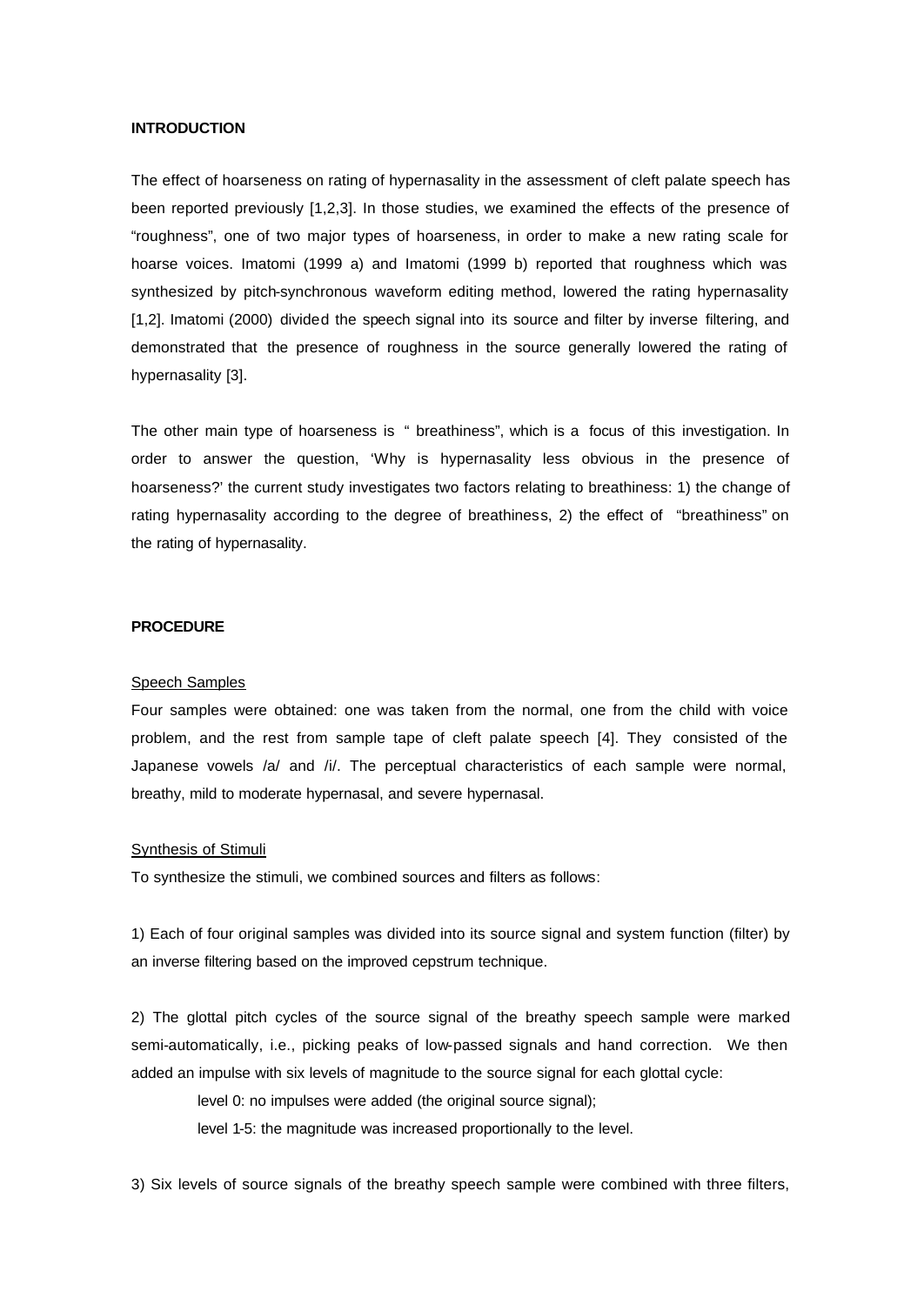each of which was obtained from the speech sample with three different degrees of hypernasality:

- [6 breathy sources x no hypernasal],
- [6 breathy sources x hypernasal (mild to moderate)], and
- [6 breathy sources x hypernasal (severe)].

Eighteen stimuli were obtained in total.

# Preparation of Stimuli for Rating

Three kinds of hypernasality (none, mold to moderate, severe) at 6 levels of breathiness were repeated three times. Original samples were further added to the set of stimuli to check the reliability of ratings. Consequently, 114 (both 57 for /a/ and /i/) arranged in random order were developed for rating.

# Perceptual Experiment

Three experienced speech pathologists with normal hearing served as raters. They were asked to rate the hypernasality of the stimuli on the five-point scale shown in Table 1. The stimuli were presented to each subject on Microsoft power point running on PC. Prior to the experiment, standard samples for rating were presented.

| Rate of hypernasality |                                                                                                                                       |  |
|-----------------------|---------------------------------------------------------------------------------------------------------------------------------------|--|
|                       | 0:no hypernasality<br>1:mild hypernasality<br>2:mild to moderate hypernasality<br>3: moderate hypernasality<br>4:severe hypernasality |  |

Table1.- Five-point scale for hypernasality rating

# **RESULTS**

All three raters had highly reliable responses in the three trials. Fig. 1-6 show the mean rating scores of hypernasality of the stimuli in the three trials. The X axis shows the kinds of sources, the Y axis shows the three raters, and the Z axis shows the rating score of hypernasality.

1) The change of rating score of hypernasality according to the degree of breathiness The results showed roughly that the rating scores were higher as the number of level of source increase. (Fig. 1,2,3,4, and 6).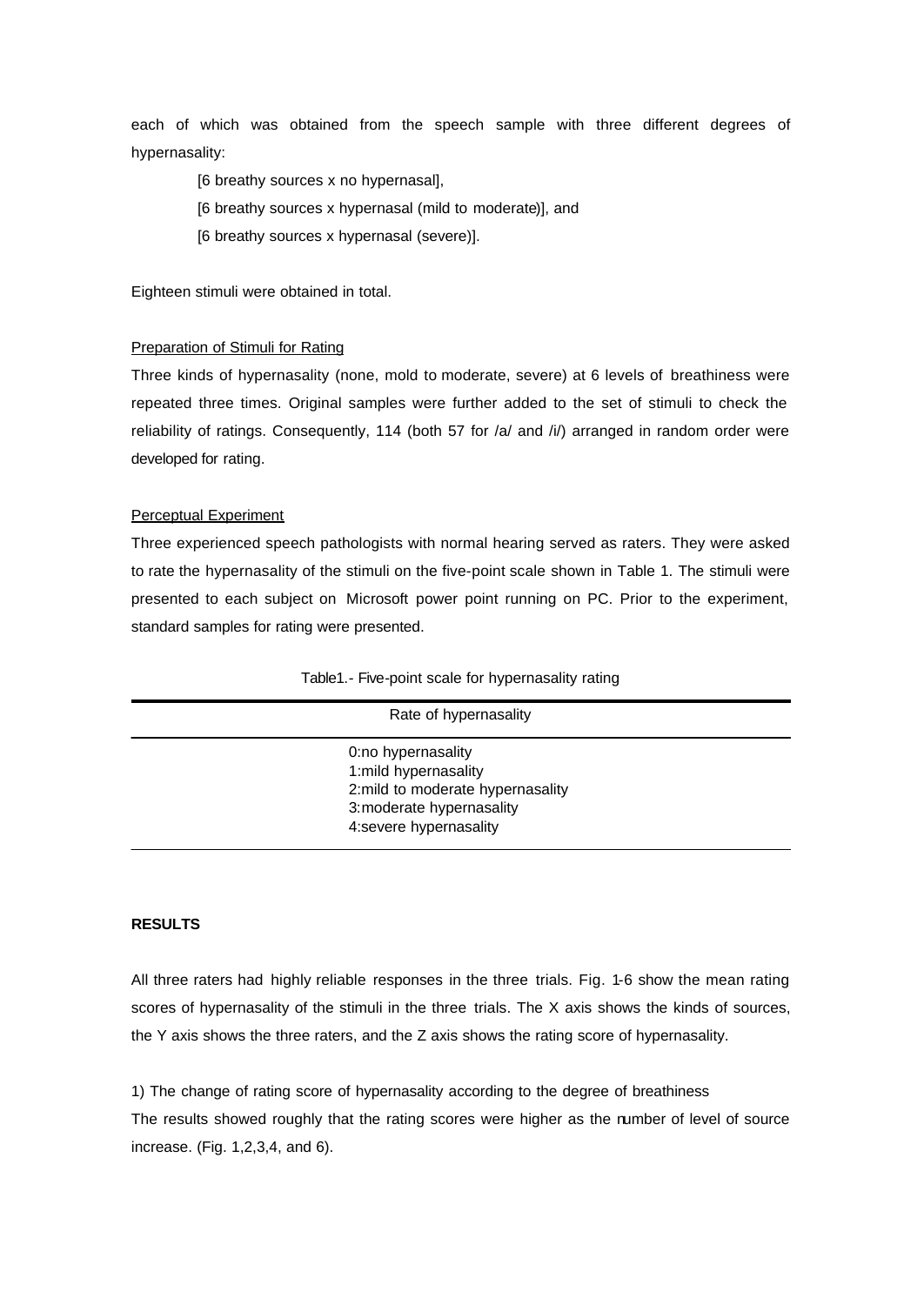# 2) The effect of breathiness on the rating of hypernasality

The results differed with the levels of hypernasality in the original samples. Breathy sources (level 0) lowered the rating scores of hypernasality when the sources were combined with mild to moderate hypernasal filters (Figs. 2 and 5), and severe hypernasal filters (Figs. 4 and 6). When the sources were combined with no hypernasal filters, hypernasality was perceived unexpectedly by breathiness (Figs.1 and 3). Stronger effects of breathiness were observed for /i/ for than for /a/. Differences among raters were also observed. Especially for severe hypernasal /i/, the difference of effects of breathiness between rater 2 and rater 3 was prominent (Fig. 6)











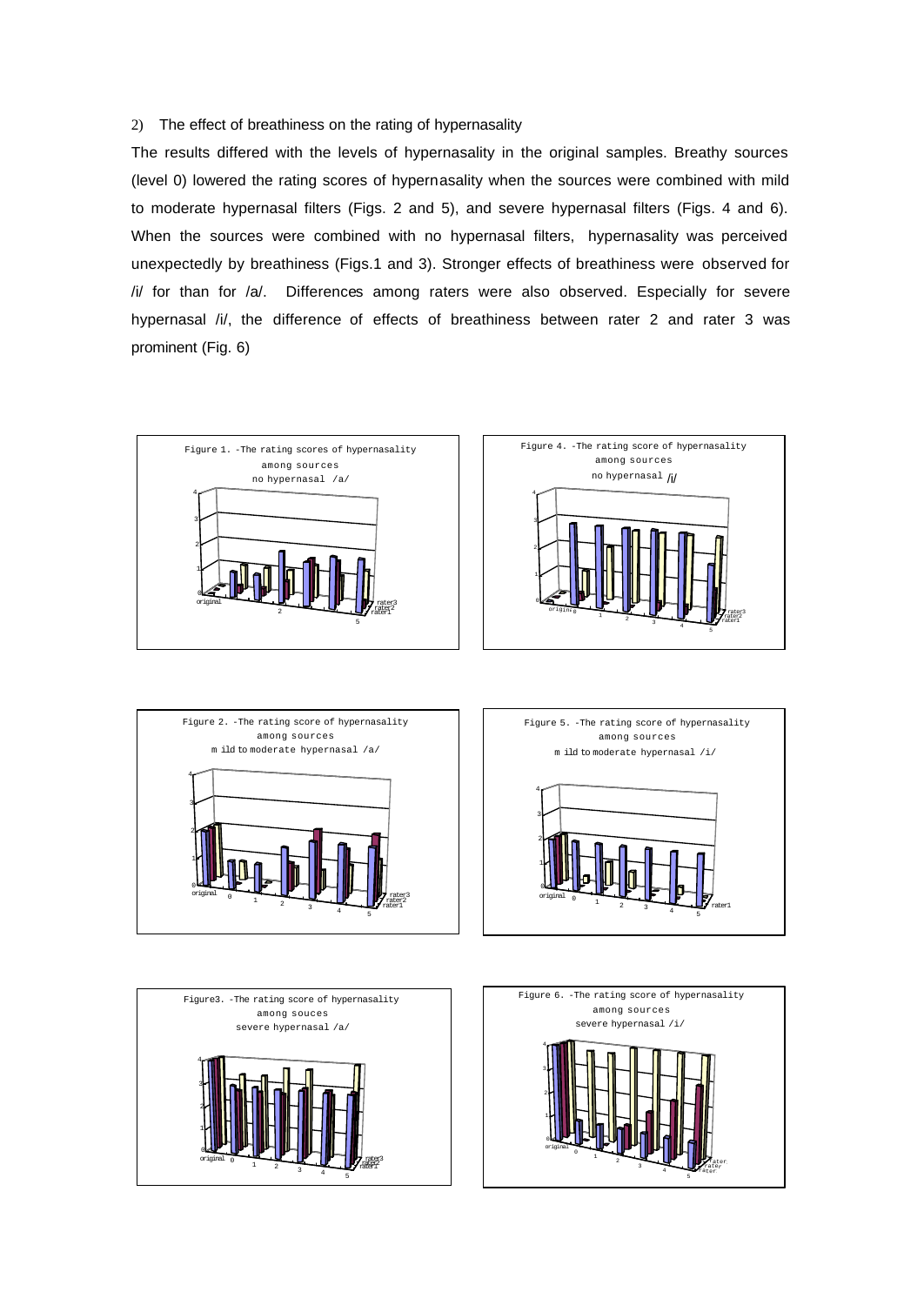#### **DISCUSSION**

The two acoustic correlates of hoarseness are perturbation in the fundamental period and laryngeal noises. The former relates to roughness [5], and the latter to breathiness [6]. The pitch-synchronous editing in our previous study yield perturbation, especially jitter, in normal voice, and we believed it decreased the degree of perceived hypernasality [1,2]. This time we succeeded in synthesizing different degrees of hoarseness by addition of harmonic components to breathiness, and we showed that perceived hypernasality decreased according to the increase of harmonic components. We surmise, then, that any irregularity in speech sound may affect perceived hypernasality.

The reason hoarseness decreased the rating of hypernasality has been considered in our previous studies. Previously, we were not certain that the spectral change of the stimulus from the addition of hoarseness was the cause of decreased perceived hypernasality [1,2,3,]. Therefore, we examined the spectral envelopes of each stimulus in this study. No prominent difference in spectral envelopes among the six degrees of breathy sources was found. However, the spectral envelope was different within the original three kinds of samples; no hypernasality, mild to moderate hypernasality, and severe hypernasality. Consequently, we suggest that perceptions of hypernasality with and without hoarseness might work differently. We need to investigate the perception of hypernasality further.

From a clinical point of view, the effects of breathiness on the rating of hypernasality warned us of the potential for misdiagnosis regarding the velopharyngeal function of cleft palate patients. Breathiness affected the rating score of hypernasality in a more complex way than roughness did. It differed among the levels of original hypernasality, between the vowels, and among raters. A more detailed study will be needed in order to make a new rating scale applicable to various voices.

#### **CONCLUSIONS**

In this study the effects of breathy hoarseness on rating of hypernasality were investigated. The results showed more variety in vowels and raters than rough hoarseness. The degree of breathiness, which was controlled on a harmonics-to-noise ratio (HNR), affected the rating of hypernasality. The higher the HNR of source, the more hypernasality was perceived.